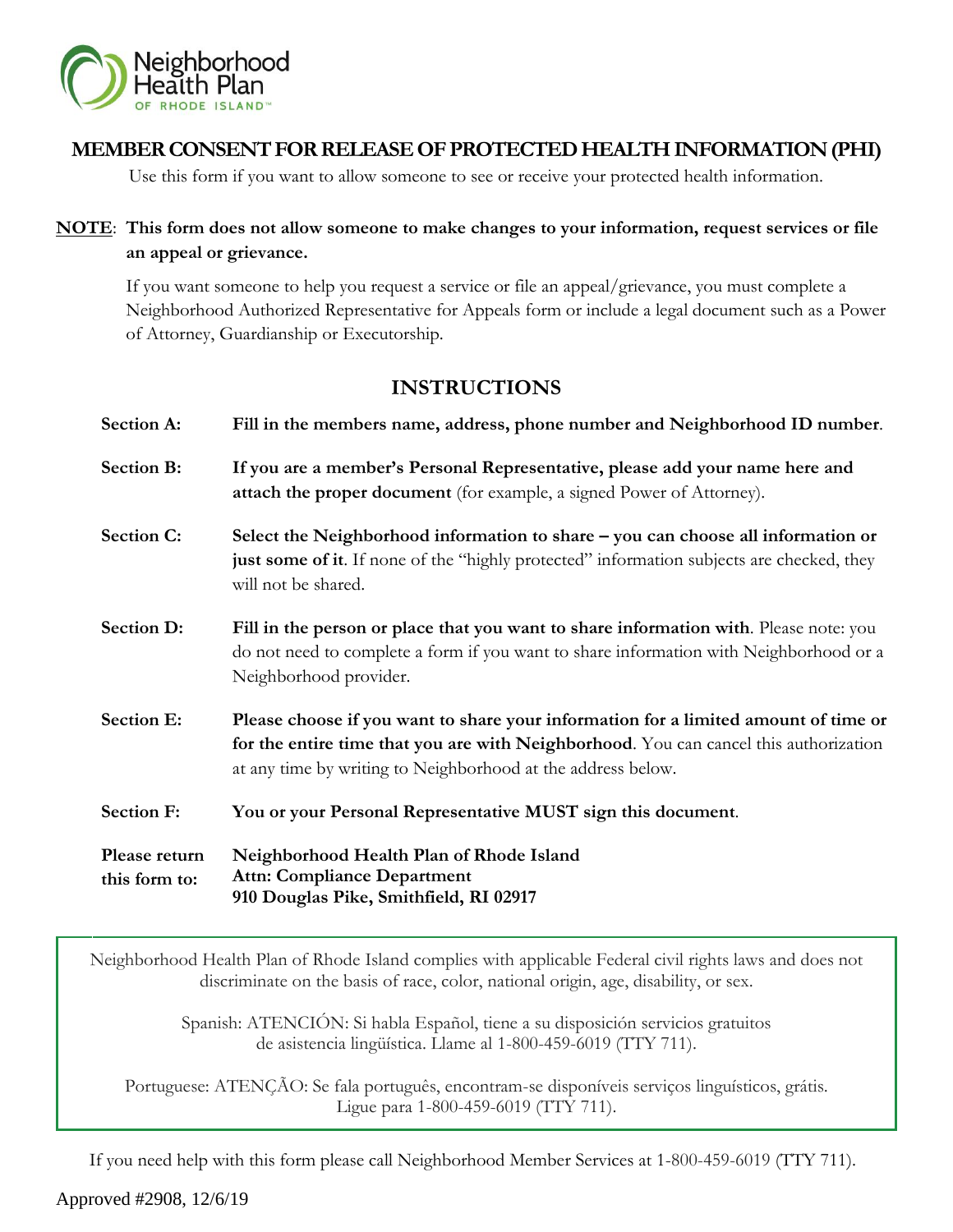

## **MEMBER CONSENT FOR RELEASE OF PROTECTED HEALTH INFORMATION (PHI)**

### **SECTION A: MEMBER INFORMATION**

This form can only be used for one member. Please submit a separate form for each member.

| <b>NAME</b>    |       | DAYTIME PHONE NUMBER |            |
|----------------|-------|----------------------|------------|
| <b>ADDRESS</b> |       |                      |            |
| <b>CITY</b>    | STATE | ZIP                  | MEMBER ID# |

### **SECTION B: PERSONAL REPRESENTATIVE**

If you are not the member, please print your name below and then check the box that describes your relationship to the member. **Please attach proof of your relationship to the member (ex. power of attorney, guardianship, etc.).**

Print name of personal representative:

**Legal guardian**: Attach guardianship documentation, which must have a court's stamp and signature.

**Power of attorney**: Attach power of attorney (must include authorization of the release of health care information)

**Executor**: Attach letter of appointment of executorship, which must have a court's stamp and signature.

#### **SECTION C: INFORMATION TO BE SHARED** (check one)

 $\Box$  All information (including personal, health, address, claims, billing and medical records)

 $\Box$  Only limited information (such as for specific medical service, dates or billing details)

*(describe)*

Please check below if you would also like to include any of the following which is highly protected:

 $\square$  Substance use records (including alcoholism)

 $\Box$  AIDS or HIV treatment records

 $\Box$  Mental health services (does not include psychotherapy notes)

#### **SECTION D: PERSON OR ORGANIZATION THAT MAY RECEIVE YOUR INFORMATION**

NOTE: Information shared with a person/organization that is not legally required to obey privacy laws is no longer protected.

Print first and last name of the person OR the most detailed name possible for an organization (for example, the name of a law office). Include the reason why you want to share your information such as "assisting in care."

*PERSON/ORGANIZATION AUTHORIZED TO RECEIVE YOUR INFORMATION PURPOSE*